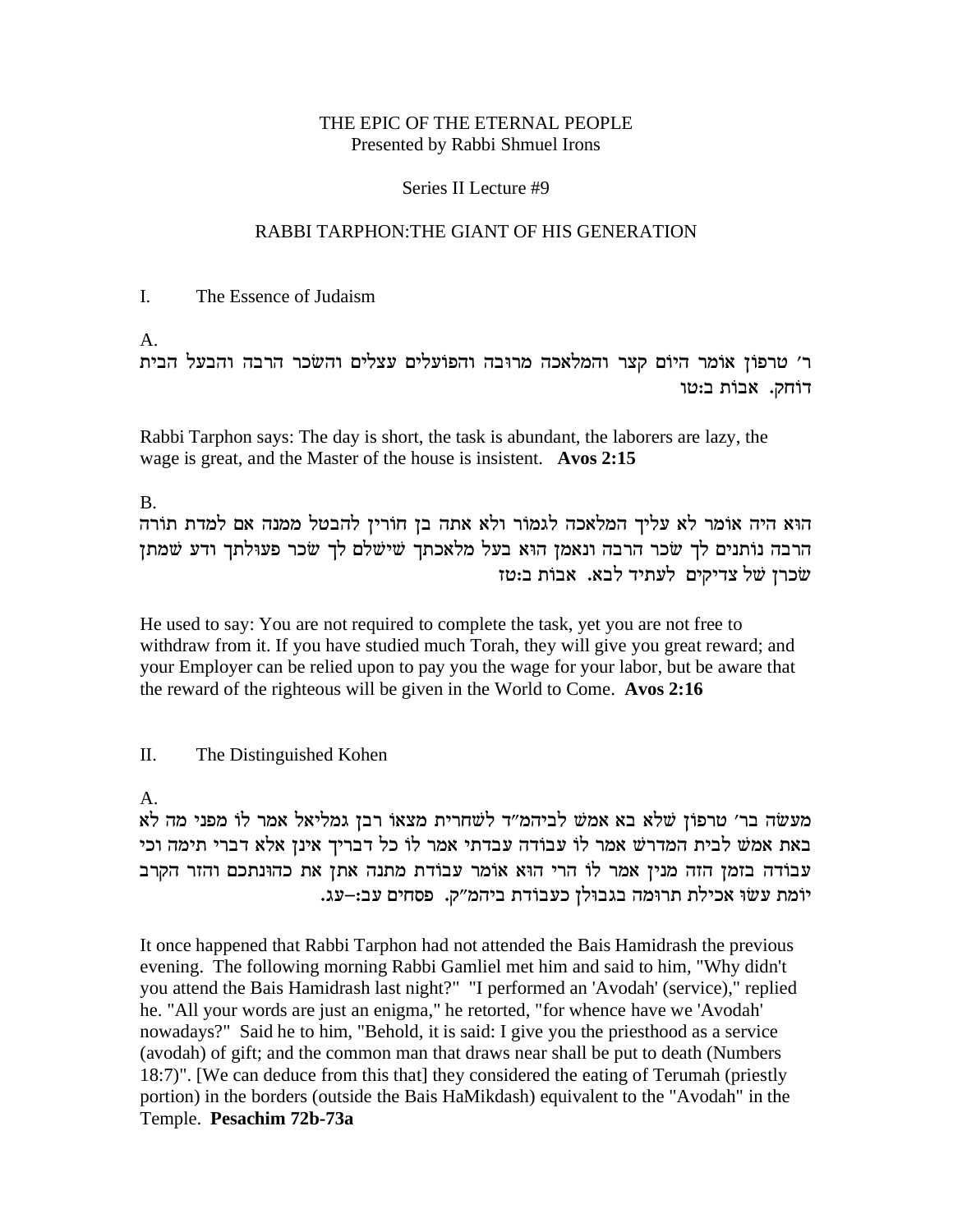B.

ת״ר בראשׂוֹנה שם בן שתים עשׂרה אוֹתיוֹת היוּ מוֹסריז אוֹתוֹ לכל אדם משׁרבוּ הפריצים היוּ מוֹסרים אוֹתוֹ לצנוּעים שבכהונה והצנועים שבכהונה מבליעים אותו בנעימת אחיהם הכהנים תניא אמר רבי טרפון פעם אחת עליתי אחר אחי אמי לדוכן והטיתי אזני אצל כהן גדול .<br>ושמעתי שהבליע שם בנעימת אחיו הכהנים. קידושין עא

Our Rabbis taught: At first, the twelve-lettered Name used to be entrusted to all people. When unruly men increased, it was confined to the most modest of the priesthood, and these "swallowed it" during the chanting of their brother priests. It was taught: Rabbi Tarphon said, "I once ascended the dais (duchan) after my mother's brother, and inclined my ear to the High Priest, and heard him swallowing the Name during the chanting of his brother priests." **Kiddushin 71a**

 $C_{\cdot}$ 

דתני ובני אהרן הכהנים יתקעו בחצוצרות תמימים ולא בעלי מומין דברי ר׳ עקיבה אמר לו רבי טרפון אקפח את בניי אם לא ראיתי אחי אמי חיגר באחת מרגליו עומד בעזרה וחצוצרתו בידו ותוקע אמר לו ר' עקיבה רבי שמא לא ראיתה אלא בשעת הקהל ואני אומר בשעת קרבן אמר לו רבי טרפון אקפח את בניי שלא הטיתה ימין ושמאל אני הוא שראיתי את המעשה .<br>ושכחתי ולא היה לי לפרש ואתה דורש ומסכים לשמועה הא כל הפורש ממך כפורש מחייו ירו $\forall$ מי יומא א

We learned in a Braiisa: The children of Aaron, the priests, shall blow with the trumpets (Numbers 10:8) refers to unblemished priests and not blemished ones. These are the words of Rabbi Akiva. Rabbi Tarphon said to him, "I shall bury my children (as a punishment for a false oath) if I did not see my mother's brother, who was lame in one foot, stand in the courtyard of the Temple with a trumpet in one hand and blow." Rabbi Akiva replied, "My Master, perhaps you only saw him at the time of 'Hakhail' (the ceremony of the special Torah reading that occurs once in seven years). I was speaking about the [blowing of the trumpets at the] time of the sacrifices." Rabbi Tarphon replied, "[If I am lying,] I shall bury my children (as a punishment for a false oath). You did not veer [from the truth] right or left. I saw the incident but forgot [the details] and didn't realize the correct explanation. You, [on the other hand] expounded on your own and arrived at the truth. Anyone who separates himself from being with you is separating himself from his [true] life source." **Yerushalmi Yoma 1:1**

D.

ומהו להערים וכי רבי טרפון אביהן של כל ישראל לא הערים קידש שלש מאות נשים בימי רעבון על מנת להאכילן בתרומה תמן אין כל אחת ואחת ראויה לוכל בתרומה. ירושלמי יבמות ד:יב

Is the Bais Din allowed to trick somone [to perform Yibum or Chalitza when the circumstances may warrant such action]? [The Yerushalmi replied:] Didn't Rabbi Tarphon, the (spiritual) "father" of all of Jewry, use trickery and betrothed (made kiddushin with) three hundred women at a time of famine so he could feed them "terumah" (priestly food)? [The Yerushalmi replied:] There each one was unfit to eat "terumah" [without the use of trickery]. **Yerushalmi Yevomos 4:12**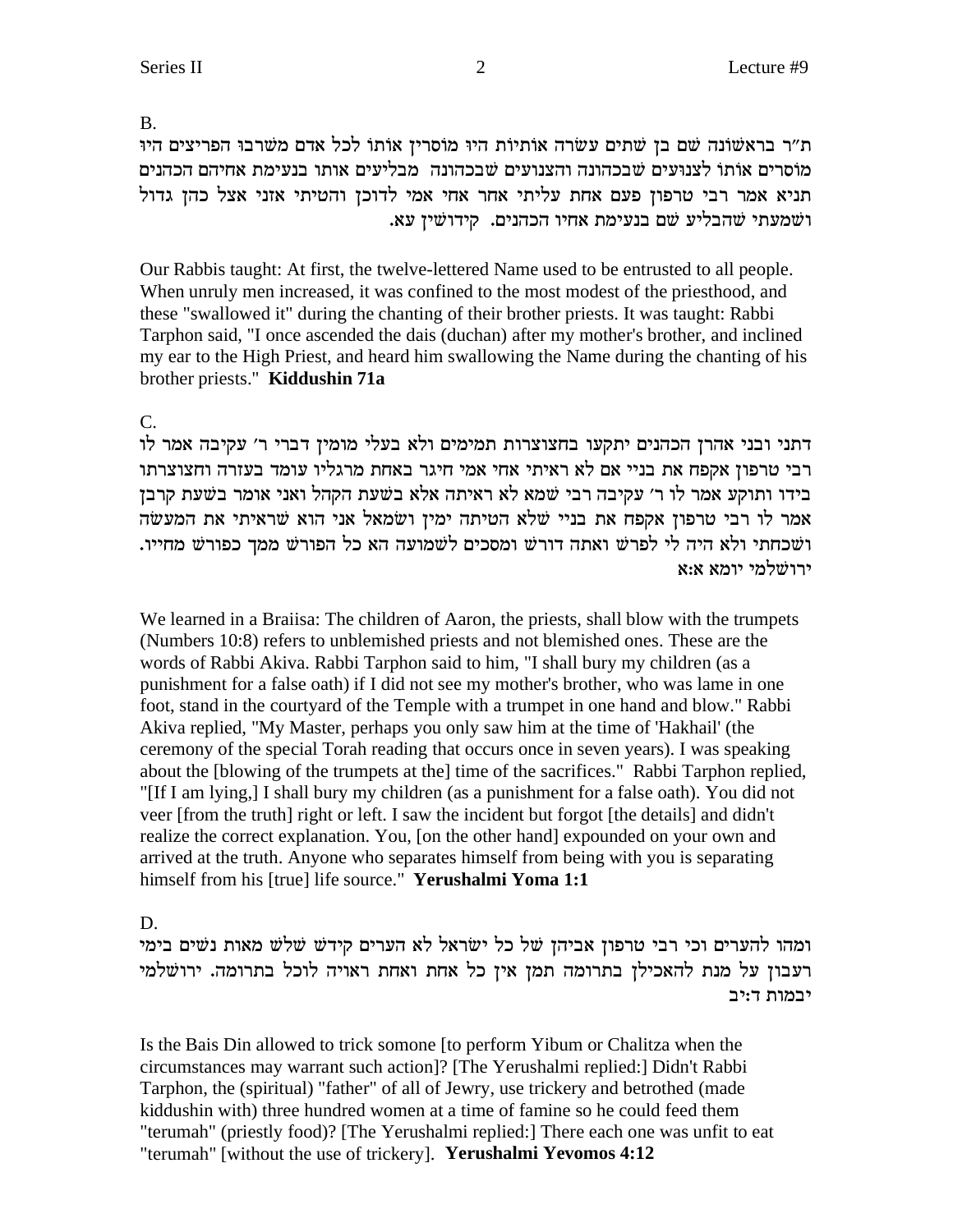אמרו עליו על ר׳ טרפון עשיר גדול היה ולא היה נותן מתנות רבות לעניים פעם אחת א״ל ר׳ עקיבא רצונך אקח לך עיר אחת או שתים א"ל הן הלך ר' טרפון הביא לו ארבע אלפים דינרי זהב הלך ר׳ עקיבא חלקם לעניים לימים מצאו ר׳ טרפון א״ל היכן עיירות שלקחת לי תפשו בידו והוליכו לבית המדרש והביא תינוק ובידו ספר תהלים והיה קורא והולך עד שהגיע לפסוק זה פזר נתן לאביונים. ור׳ טרפון פתוח תפתח לית ליה אין הוה יהיב ור׳ עקיבא אמאי אכפייה א״ל לפום גמלא שיחנא. אזל ר׳ עקיבא יהיב שליש לעניים ושני שלישים חלק למתנין ולעוסקי באורייתא ולספרייא כד אשכחיה א"ל היכן אומנותי א"ל קניתי לך בה א"ל ומאי עיסקא כלום טבא היא א"ל טבא היא שפיר עד דלית סוף עייליה לבי מדרשא א"ל היכן היא א״ל גבי דוד מלכא דישראל דכתיב פור נתן לאביונים א״ל למה עבדת הכי א״ל ולא ידעת שנקדימון בן גורין בשעה שהיה יוצא מביתו לבית המקדש פילכי מילת היו מציעין לו תחתיו ובאים עניי ישראל ונוטלים אותו ואפילו הכי משום דלא עביד כדבעיא ליה איענש א״ל הכי קאמינא לך אמאי לא עבדת מרעות נפשאי א״ל כלום עבידנא או יהיבנא אלא מדידך א״ל שאני אומר גדול המעשה יותר מן העושה שנאמר והיה מעשה הצדקה שלום. מסכת :כלה רבתי ב

And they that shall be of thee shall build the old waste places; thou shalt raise up the foundations of many generations. (Isaiah 58:12) Rabbi Tarphon gave to Rabbi Akivah six hundred hundred weights (60,000 shekalim) of silver. He told him, "Go buy a field so that we can continue to study Torah and receive our sustenance from it. He acquired it and divided it amongst the teachers of Scripture and Mishna and those who occupy themselves with the study of Torah. A while later, he (Rabbi Tarphon) got up and spoke with him. "Did you buy us that field that I told you about?" "Yes." "Do you want to show to me?" "Sure." [Rabbi Akiva] took him and showed him the teachers of Scripture and Mishna and those that devoted themselves to the study of Torah. [Rabbi Tarphon misunderstood and thought that Rabbi Akiva had sold the field at a profit to the scholars that were shown to him.] He (Rabbi Tarphon) said to him (Rabbi Akiva), "Does anyone give something for free! Where are the legal documents that show the results of the transaction?" He replied, "[The documentation] is by King David; as it written: 'He has lavished, he has given to the poor; his righteousness endures for ever.' (Tehilim 112:9)." **Midrash Vayikrah Rabbah 34:16**

E. ובנו ממך חרבות עולם מוסדי דור ודור תקומם ר"ט יהב לרבי עקיבא שית מאה קונטרין דכסף א״ל אזיל זבין לן הדא אוסיא דנהוון לעיין באורייתא ומתפרנסין מנה נסב יתהון ופליג יתהון לספרייא ולמתנייא ולאלין דלעין באורייתא לבתר יומין קם עמיה א"ל זבנת לן לההיא אוסייא דאמרית לך א"ל אין א"ל אית בך מחמי לה לי א"ל אין נסאתיה וחמאי ליה ספרייא ומתנייא ולאלין דלעיין באורייתא א"ל אית בר נשׁ יהב מגן אפוכי דידיה הן היא א"ל גבי דוד מלך ישראל דכתיב ביה פזר נתן לאביונים וצדקתו עומדת לעד. מדרש ויקרא רבה לד:טז

F.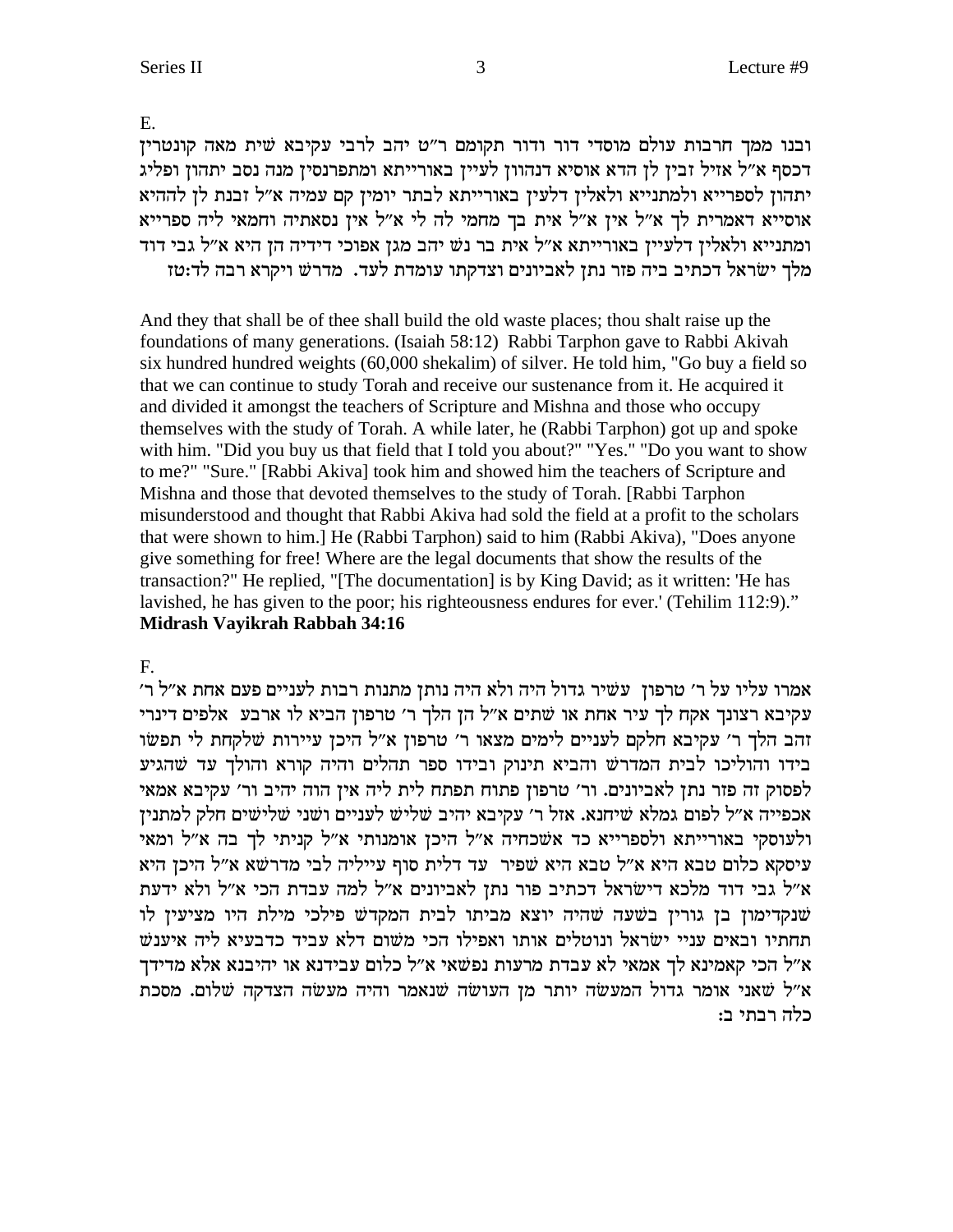They said regarding Rabbi Tarphon that he was very rich but he did not give sufficient gifts to the poor. One time, Rabbi Akiva said to him, "With your permission, may I purchase on your behalf one or two cities?" He replied, "Yes." Rabbi Tarphon brought him four thousand gold dinars. Rabbi Akiva went and distributed it to the poor. A while later, Rabbi Tarphon found Rabbi Akiva. He asked him, "Where are the cities you bought for me?" He grabbed him by the hand and took him to the Bais HaMidrash and brought him a child with a book of Tehilim (Psalms) in his hand. He kept on reading until he came to the verse: He has lavished, he has given to poor. (Tehilim 112:9)

[The Talmud asked:] Didn't Rabbi Tarphon fulfil the verse: You shall surely open up your hand to the poor (Devorim 15:8)? [The Talmud answered:] Yes. He did give. Then why did Rabbi Akiva force him to give? [The Talmud answered:] According to the camel so is the load. (Rabbi Tarphon was capable of giving more than he was presently giving.) **Meseches Callah Chapter 2**

G.

מעשׂה בר׳ טרפון שׁישׁב ושׁנה לתלמידים ועברה כלה לפניו צוה עליה והכניסה בתוך ביתו ואמר לאמו ולאשתו רחצוה וסכוה וקשטוה ורקדו לפניה עד שתלך לבית בעלה. אבות דרבי נתן מא:יג

There was an incident with Rabbi Tarphon. While he was sitting and teaching his students, a [poor] bride passed by. He commanded [his students] regarding her and brought her into his house. He told his mother and wife and they washed and anointed and beautified her. [Afterwards,] they danced in front of her until she came to the house of her husband. **Avos D'Rabbi Nasan 41:13**

H.

ר' טרפון אשכחיה ההוא גברא בזמן שהוקפלו המקצועות דקאכיל אחתיה בשקא ושקליה ואמטייה למשדיה בנהרא אמר לו אוי לו לטרפון שזה הורגו שמע ההוא גברא שבקיה וערק אמר רבי אבהו משום ר' חנניה בן גמליאל כל ימיו של אותו צדיק היה מצטער על דבר זה אמר אוי לי שנשתמשתי בכתרה של תורה ואמר רבה בר בר חנה אמר ר׳ יוחנן כל המשתמש בכתרה של תורה נעקר מן העולם קל וחומר ומה בלשצר שנשתמש בכלי קודש שנעשו כלי חול שנאמר ובאו בה פריצים וחיללוה כיון שפרצום נעשו חול נעקר מן העולם דכתיב בה בליליא קטיל בלשצר המשתמש בכתרה של תורה שהוא חי וקיים לעולם על אחת כמה וכמה ורבי טרפון כיון דכי אכיל דהוקפלו רוב המקצועות הוה אמאי צעריה ההוא גברא משום דההוא הוו גנבי ליה ענבי כולה שתא וכיון דאשכחיה לר׳ טרפון סבר היינו דגנבן אי הכי .<br>אמאי ציער נפשיה משום דרבי טרפון עשיר גדול הוה והוה ליה לפייסו בדמים. נדרים סב

Rabbi Tarphon was found by a man while he was eating figs [on the man's property]. This occured when most of the knives had been folded [and therefore permitted]. (Whereupon) he threw him into a sack and carried him to cast him in the river. "Woe to Tarphon," he cried out,"whom this man is about to murder!" When the man heard this, he abandoned him and fled. Rabbi Abbahu said on the authority of Rabbi Chananiah ben Gamliel: All his lifetime that pious man grieved over this, saying, "Woe is me that I made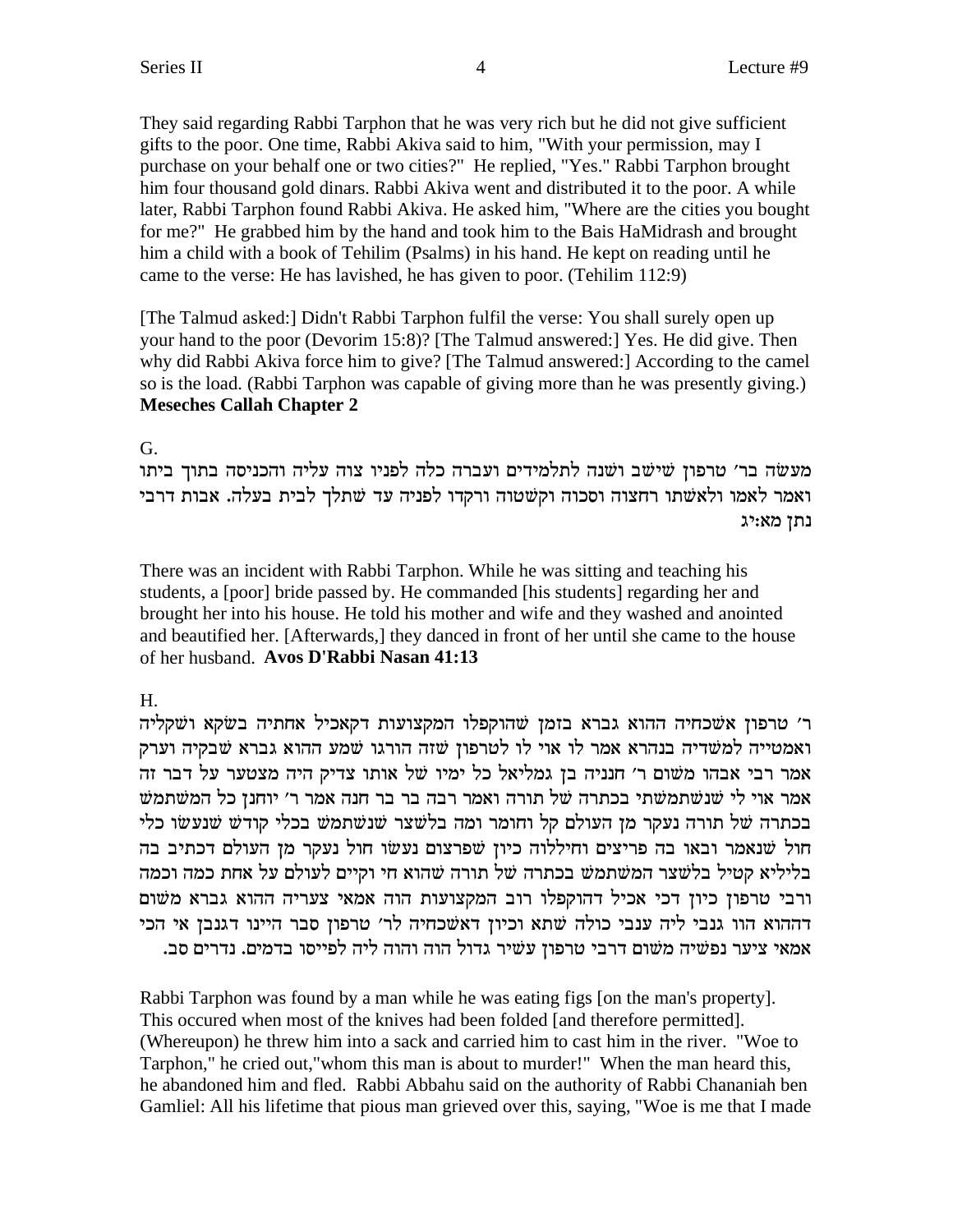profane use of the crown of the Torah!" For Rabbah bar Bar Chanah said in Rabbi Yochanan's name: Whoever puts the crown of the Torah to profane use, is uprooted from the world. This follows an a fortiori (a logical argument). If Belshazzar, who used the holy vessels which had become profaned, as it is written: For the robbers shall enter into it and profane it. (Ezekial 7:22), [from which we can infer that] since they had broken in, they were profaned; yet he was uproooted from the world, as it is written: In that night was Belshazzar slain. (Daniel 5:30) how much more so he who makes profane use of the crown of the Torah, which endures forever!

Now, since Rabbi Tarfon ate when most of the knives were folded, why did that man ill treat him? Because someone had been stealing his grapes all the year round, and when he found Rabbi Tarphon, he thought that it was he. If so, why was he grieved at revealing his identity? Because Rabbi Tarphon, being very wealthy, should have pacified him with money. **Nedarim 62a**

III. Rabbi Akiva's Colleague and Mentor

A.

מעשה ברבי טרפון שהיה מהלך בדרך מצאו זקן אחד אמר לו מפני מה בריות מרננות אחריך והלא כל דבריך אמת וישר הן אלא שאתה מקבל תרומה בשאר ימות השנה מכל אדם אמר רבי טרפון אקפח את בני אם לא הלכה בידי מרבן יוחנן בן זכאי שאמר לי מותר אתה לקבל תרומה בשאר ימות השנה מכל אדם עכשיו מרננות אחרי גוזר אני עלי שאיני מקבל תרומה בשאר ימות השנה מכל אדם אלא אם כן יש לו בתוכה רביעית קדש. תוספתא חגיגה פרק  $x$  $: \lambda$ 

There was an incident with Rabbi Tarphon who while walking on the road met a sage. [The sage] said to him, "Why do people speak ill of you? Behold, all of your words [or matters] are true and virtuous with the exception that you accept Terumah (the Priestly food) throughout the year from any person (and not just from someone that has been officially approved for reliability)." Rabbi Tarphon replied, "I shall bury my children (as a punishment for a false oath) if I don't have this ruling given to me [personally] by Rabban Yochanon ben Zakai who told me that it is permitted to accept Terumah from anyone (even without prior approval for reliability). Now, however, that people are speaking ill of me, I hereby make the commitment to accept Terumah from the unapproved only if there is contained therein a 'Reviis' (a small measure equivalent to the size of a Kiddush cup) dedicated to the Temple (Bais HaMikdash)." **Tosephta Chagiga 3:11**

B.

ת״ר כשמתו בניו של רבי ישמעאל נכנסו ד׳ זקנים לנחמו ר׳ טרפון ור׳ יוסי הגלילי ור׳ אלעזר : ז עזריה ור"ע. מועד קטן כח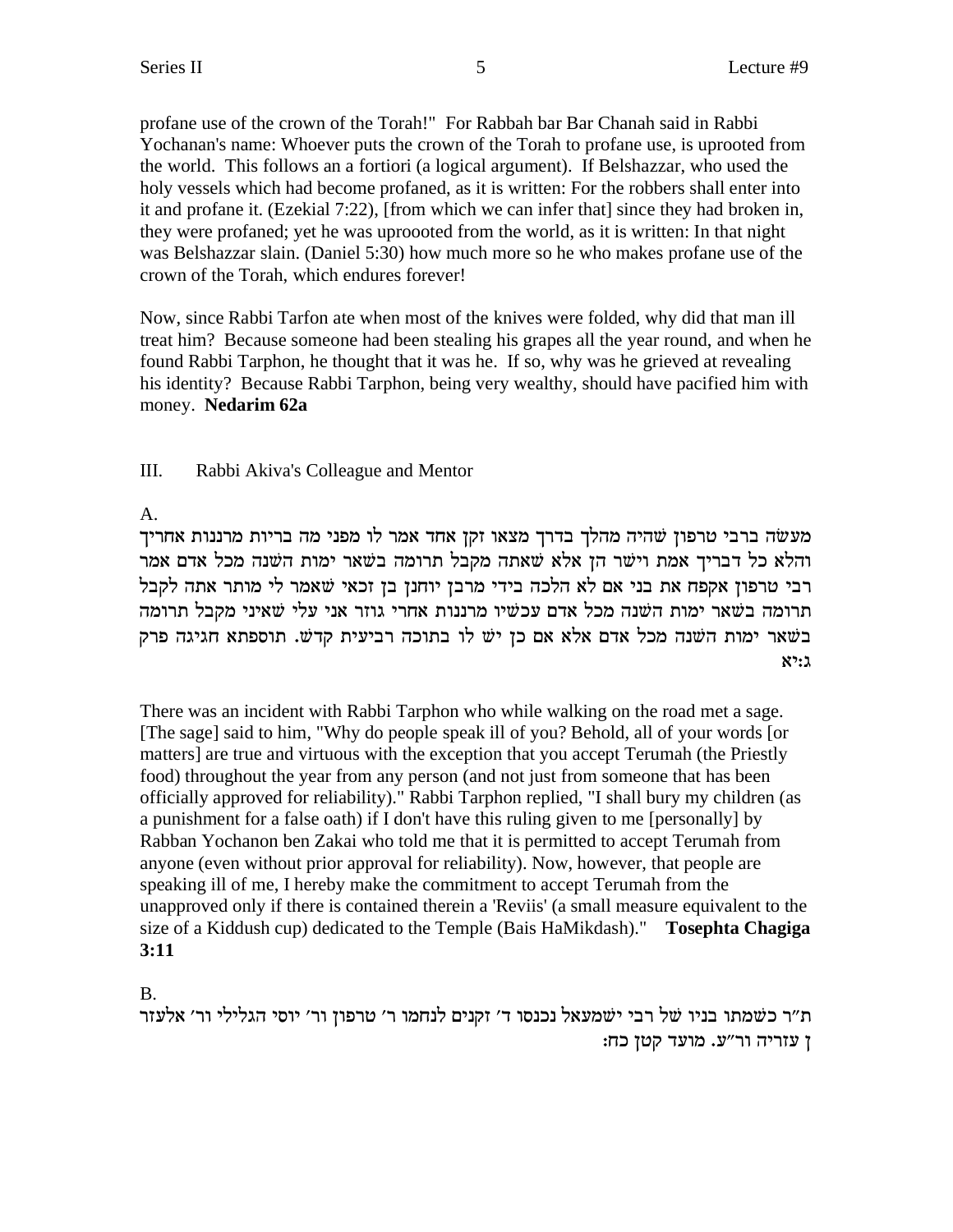When the sons of Rabbi Yishmael died, four sages came to console him: Rabbi Tarphon, Rabbi Yosei Hagalili, Rabbi Elazar ben Azaria, and Rabbi Akiva. **Moed Katan 28b**

### C.

'כשחלה ר' אליעזר נכנסו ארבעה זקנים לבקרו ר' טרפון ור' יהושע ור' אלעזר בן עזריה ור .<br>עקיבא נענה ר' טרפון ואמר. סנהדרין: קא

When Rabbi Eliezer became ill, four sages came in to visit him: Rabbi Tarphon, Rabbi Yehoshua, Rabbi Elazar ben Azaria, and Rabbi Akiva. Rabbi Tarphon raised his voice and said: (He was the first to talk.) **Sanhedrin 101a**

## D.

וכבר היה רבי טרפון וזקנים מסובין בעלית בית נתזה בלוד נשאלה שאלה זו בפניהם תלמוד גדול או מעשה גדול נענה רבי טרפון ואמר מעשה גדול נענה ר״ע ואמר תלמוד גדול נענו :כולם ואמרו תלמוד גדול שהתלמוד מביא לידי מעשה. קידושין מ

Rabbi Tarfon and the Elders were once reclining in the upper story of the Nithza's house, in Lydda, when this question was raised before them: Is study greater, or practice? Rabbi Tarfon answered, saying, "Practice is greater." Rabbi Akiva answered, saying, "Study is greater." Then they all answered and said, "Study is greater, for it leads to action." **Kiddushin 40b**

E.

בהא קמיפלגי מר סבר הלכה כר״ע מחבירו ולא מרבו ומר סבר הלכה אפי׳ מרבו ואיבעית אימא דכ״ע הלכה כר״ע מחבירו ולא מרבו והכא בהא קמיפלגי מר סבר רבי טרפון רבו הוה ומ״ס חבירו הוה. כתובות פד:

But this is the point at issue between them: One Master holds that the halacha is in agreement with the opinion of Rabbi Akiva when he argues with a colleague of his, but not when arguing with his master, while the other Master holds that the halachah follows Rabbi Akiva's opinion even against his master. If you prefer I might say: All agree that the halachah agrees with Rabbi Akiva when he argues with a colleague of his but not with his master. Here, however, the point at issue is this: One Master holds Rabbi Tarfon to have been his master and the other Master holds him to have been his colleague. **Kesubos 84b**

# IV. The Giant of His Generation

A.

אבא שאול ארוך בדורו הוה ורבי טרפון מגיע לכתפו ור׳ טרפון ארוך בדורו הוה ור״מ מגיע לכתפו רבי מאיר ארוך בדורו הוה ורבי מגיע לכתפו רבי ארוך בדורו הוה ורבי חייא מגיע לכתפו ורבי חייא ארוך בדורו הוה ורב מגיע לכתפו רב ארוך בדורו הוה. נדה כד: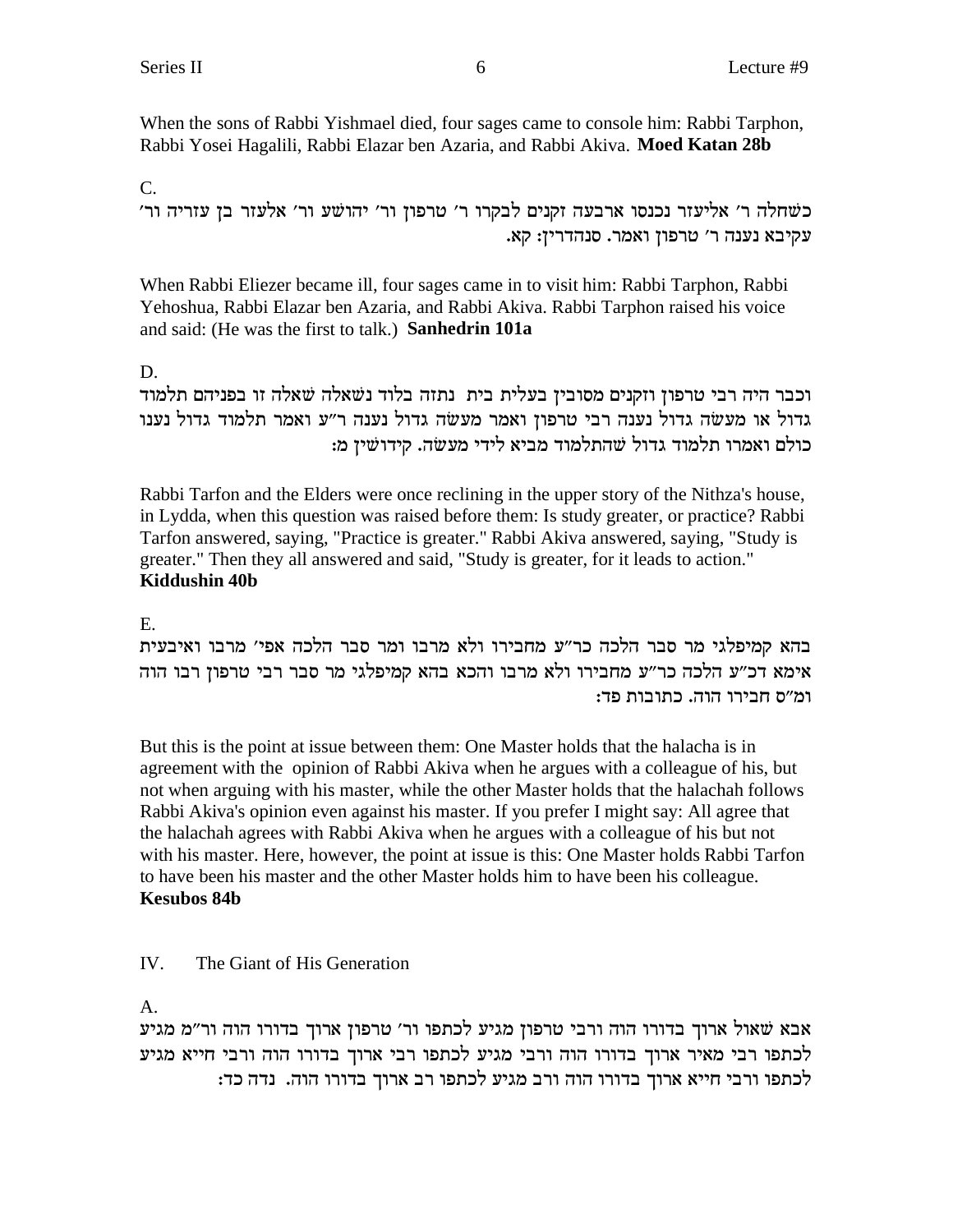Abba Saul was the tallest man in his generation, and Rabbi Tarfon reached to his shoulder. Rabbi Tarfon was the tallest man in his generation and Rabbi Meir reached to his shoulder. Rabbi Meir was the tallest man in his generation and Rabbi reached to his shoulder. Rabbi was the tallest man in his generation and Rabbi Chiyya reached to his shoulder. Rabbi Chiyya was the tallest man in his generation and Rav reached to his shoulder. Rav was the tallest man in his generation. **Nidah 24b**

### B.

ובי טרפון הוה ליה ההיא אמא דכל אימת דהות בעיא למיסק לפוריא גחין וסליק לה וכל אימת דהות נחית נחתת עלויה אתא וקא משתבח בי מדרשא אמרי ליה עדיין לא הגעת לחצי כיבוד כלום זרקה ארנקי בפניך לים ולא הכלמתה. קידושין לא:

Rabbi Tarfon had a mother for whom, whenever she wished to mount to bed, he would bend down to let her ascend. He went and recounted his behavior in the Bais Midrash (Study Hall). Said they to him, "You have not yet reached half the honor [that you are required to give]; has she then thrown a purse before you into the sea without your shaming her?" **Kiddushin 31b**

### C.

רבי חנינא ורבי מרינוס תרויהון אמרין בשם אבא נהוראי בשעה שהיה אדם אומר דבר מתוקן  $\stackrel{\sim}{\sim}$ לפני ר׳ טרפון היה אומר כפתור ופרח ובשעה שהיה אומר לא ירד בני עמכם. מדרש בראשית רבה צא:ט

Rabbi Chanina and Rabbi Merainus jointly said in the name of Aba Nehorai: When anyone would say something fitting in the presence of Rabbi Tarphon, he would utter the phrase "Kaftor VoPherach" (Exodus 25:33) (referring to the ornamental balls and flowers on the Menorah, in other words, something beautiful). When someone would say something without substance, he would say, "My son shall not go down with you." (Genesis 42:38) (Some commentators explain this literally and others explain it as follows: My understanding (בני, בינה) has not plummeted the depths of your explanation (in order not to make the person feel bad). **Midrash Braishis Rabbah 91:9**

## D.

היה ר׳ יהודה הנשיא מונה שבחן של חכמים... לרבי טרפון קרא לו גל אבנים וי״א גל של אגוזים כיון שנוטל אדם אחד מהן כולן מתקשקשין ובאין זה על זה כך היה ר׳ טרפון דומה בשעה שת"ח נכנס אצלו וא"ל שנה לי מביא לו מקרא ומשנה מדרש הלכות ואגדות כיון טיצא מלפניו היה יוצא מלא ברכה וטוב. אבות דרבי נתן יח:א  $\dot{w}$